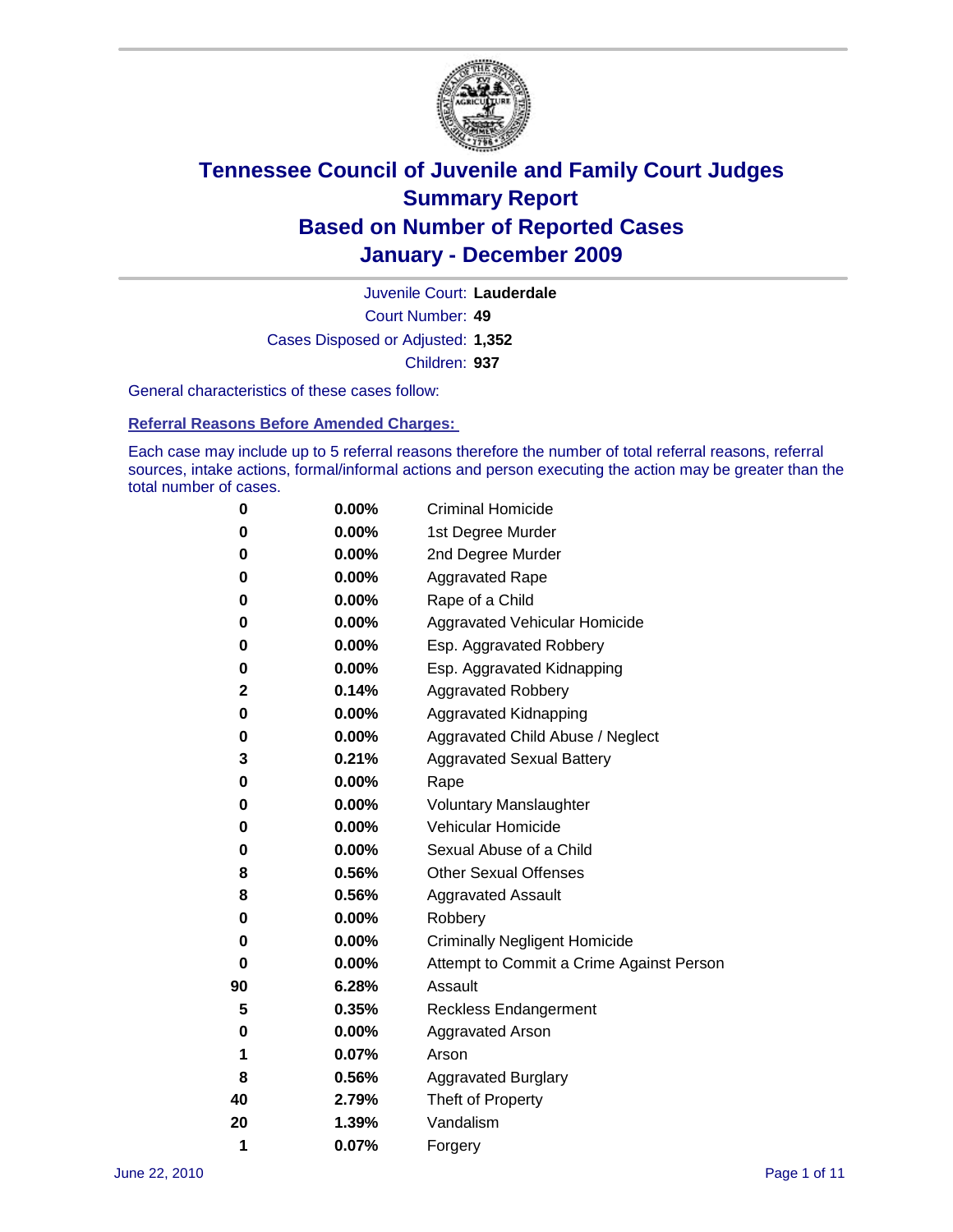

Court Number: **49** Juvenile Court: **Lauderdale** Cases Disposed or Adjusted: **1,352** Children: **937**

#### **Referral Reasons Before Amended Charges:**

Each case may include up to 5 referral reasons therefore the number of total referral reasons, referral sources, intake actions, formal/informal actions and person executing the action may be greater than the total number of cases.

| 1  | 0.07% | <b>Worthless Checks</b>                                     |
|----|-------|-------------------------------------------------------------|
| 0  | 0.00% | Illegal Possession / Fraudulent Use of Credit / Debit Cards |
| 5  | 0.35% | <b>Burglary</b>                                             |
| 1  | 0.07% | Unauthorized Use of a Vehicle                               |
| 2  | 0.14% | <b>Cruelty to Animals</b>                                   |
| 1  | 0.07% | Sale of Controlled Substances                               |
| 1  | 0.07% | <b>Other Drug Offenses</b>                                  |
| 13 | 0.91% | Possession of Controlled Substances                         |
| 1  | 0.07% | <b>Criminal Attempt</b>                                     |
| 5  | 0.35% | Carrying Weapons on School Property                         |
| 5  | 0.35% | Unlawful Carrying / Possession of a Weapon                  |
| 3  | 0.21% | <b>Evading Arrest</b>                                       |
| 0  | 0.00% | Escape                                                      |
| 0  | 0.00% | Driving Under Influence (DUI)                               |
| 15 | 1.05% | Possession / Consumption of Alcohol                         |
| 3  | 0.21% | Resisting Stop, Frisk, Halt, Arrest or Search               |
| 0  | 0.00% | <b>Aggravated Criminal Trespass</b>                         |
| 8  | 0.56% | Harassment                                                  |
| 4  | 0.28% | Failure to Appear                                           |
| 3  | 0.21% | Filing a False Police Report                                |
| 3  | 0.21% | Criminal Impersonation                                      |
| 59 | 4.11% | <b>Disorderly Conduct</b>                                   |
| 8  | 0.56% | <b>Criminal Trespass</b>                                    |
| 0  | 0.00% | <b>Public Intoxication</b>                                  |
| 0  | 0.00% | Gambling                                                    |
| 71 | 4.95% | <b>Traffic</b>                                              |
| 0  | 0.00% | <b>Local Ordinances</b>                                     |
| 0  | 0.00% | Violation of Wildlife Regulations                           |
| 0  | 0.00% | Contempt of Court                                           |
| 66 | 4.60% | Violation of Probation                                      |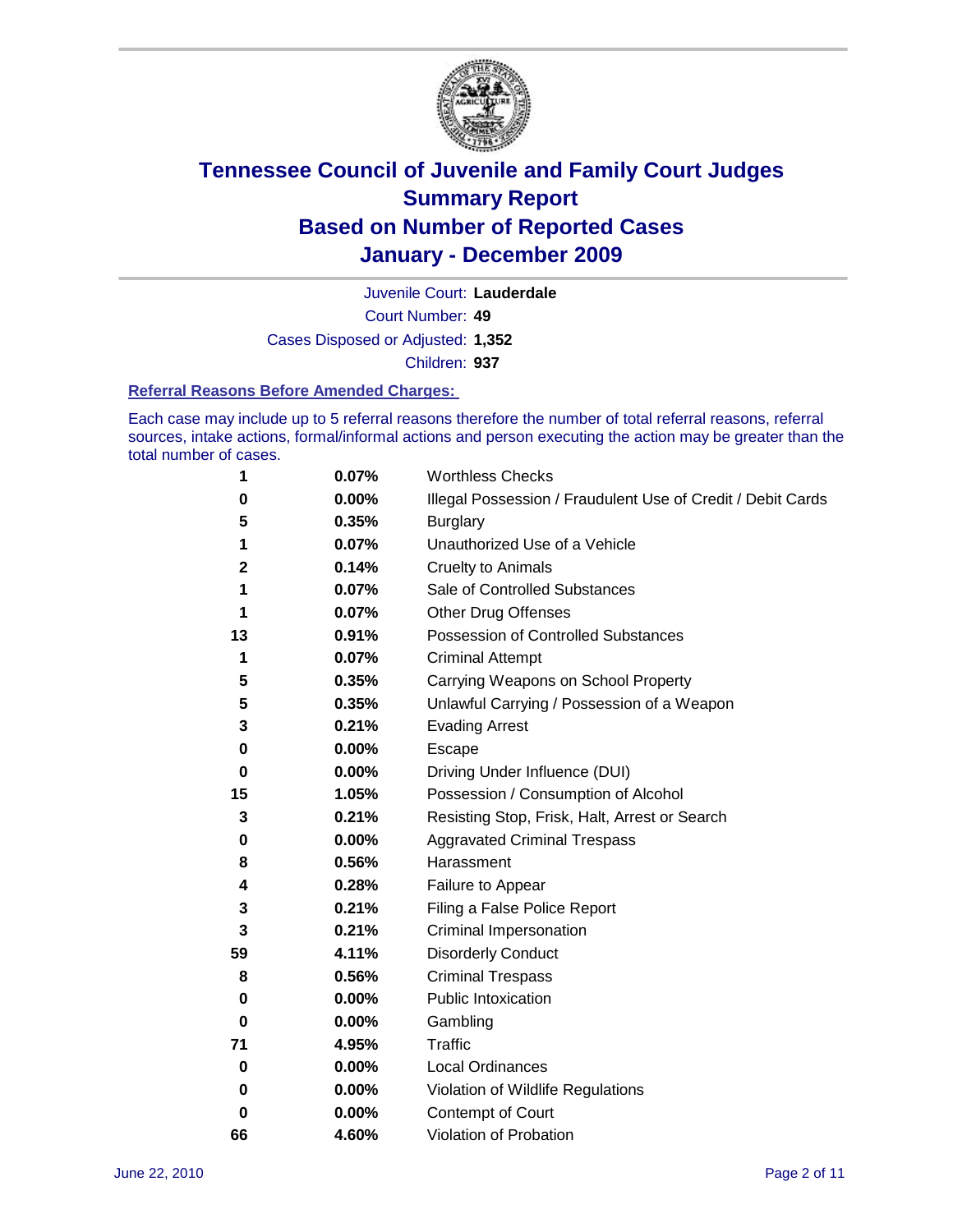

Court Number: **49** Juvenile Court: **Lauderdale** Cases Disposed or Adjusted: **1,352** Children: **937**

#### **Referral Reasons Before Amended Charges:**

Each case may include up to 5 referral reasons therefore the number of total referral reasons, referral sources, intake actions, formal/informal actions and person executing the action may be greater than the total number of cases.

| 0<br>91     | 0.00%<br>6.35%    | <b>Consent to Marry</b><br>Other                           |
|-------------|-------------------|------------------------------------------------------------|
| 0           | 0.00%             | <b>Request for Medical Treatment</b>                       |
| 447         | 31.17%            | <b>Child Support</b>                                       |
| 81          | 5.65%             | Paternity / Legitimation                                   |
| 0           | 0.00%             | Visitation                                                 |
| 55          | 3.84%             | Custody                                                    |
| 0           | 0.00%             | <b>Foster Care Review</b>                                  |
| 0           | $0.00\%$          | <b>Administrative Review</b>                               |
| 0<br>0      | 0.00%<br>$0.00\%$ | Violation of Informal Adjustment<br><b>Judicial Review</b> |
| 0           | 0.00%             | <b>Violation of Pretrial Diversion</b>                     |
| $\mathbf 2$ | 0.14%             | <b>Termination of Parental Rights</b>                      |
| 161         | 11.23%            | Dependency / Neglect                                       |
| $\bf{0}$    | 0.00%             | <b>Physically Abused Child</b>                             |
| 0           | $0.00\%$          | Sexually Abused Child                                      |
| $\mathbf 2$ | 0.14%             | Violation of Curfew                                        |
| 3           | 0.21%             | Violation of a Valid Court Order                           |
| 9           | 0.63%             | Possession of Tobacco Products                             |
| 0           | $0.00\%$          | Out-of-State Runaway                                       |
| 9           | 0.63%             | In-State Runaway                                           |
| 56          | 3.91%             | Truancy                                                    |
| 51          | 3.56%             | <b>Unruly Behavior</b>                                     |
| 3           | 0.21%             | Violation of Aftercare                                     |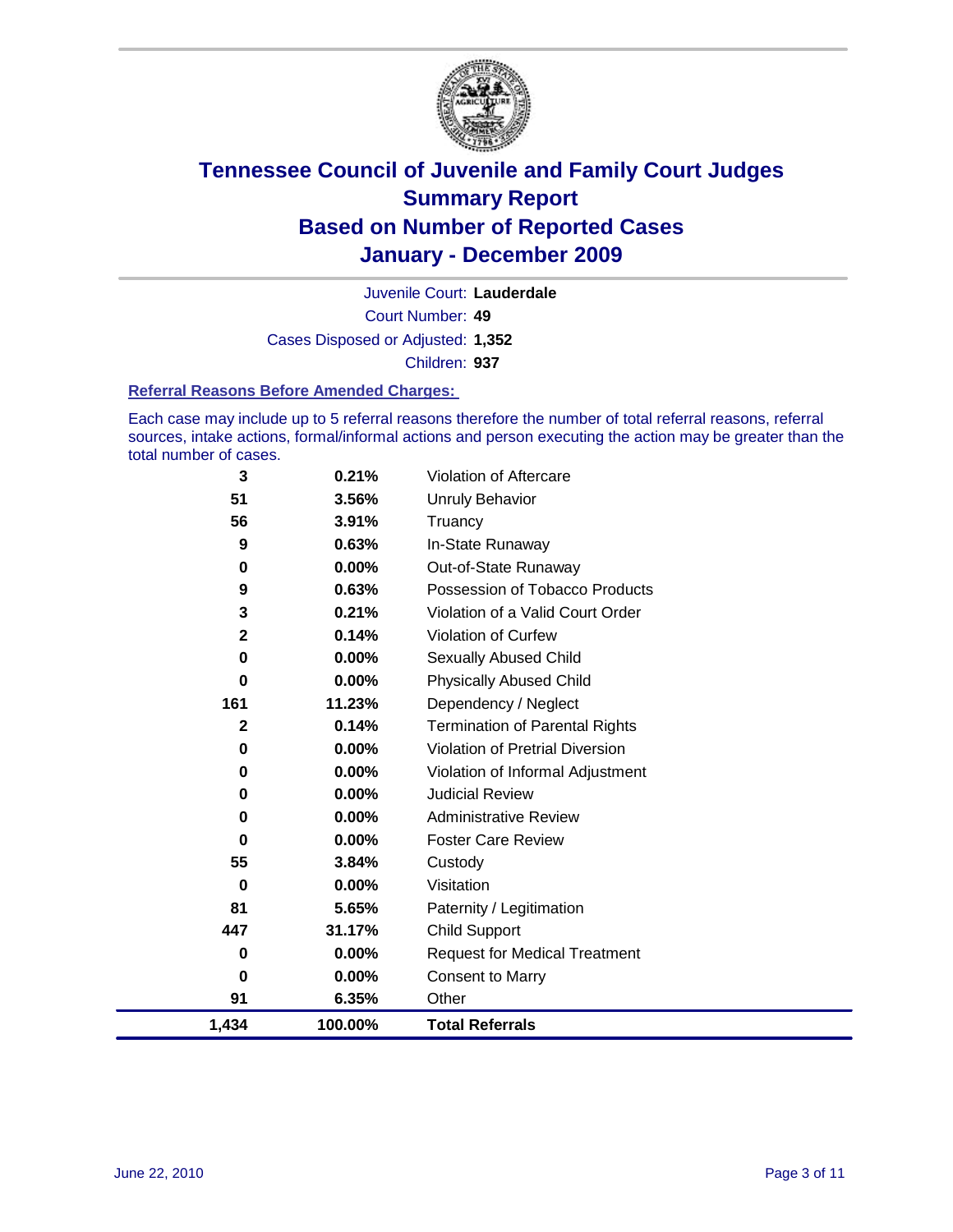

|                            |          | Juvenile Court: Lauderdale        |  |
|----------------------------|----------|-----------------------------------|--|
|                            |          | <b>Court Number: 49</b>           |  |
|                            |          | Cases Disposed or Adjusted: 1,352 |  |
|                            |          | Children: 937                     |  |
| <b>Referral Sources: 1</b> |          |                                   |  |
| 230                        | 16.04%   | Law Enforcement                   |  |
| 569                        | 39.68%   | Parents                           |  |
| 114                        | 7.95%    | <b>Relatives</b>                  |  |
| 0                          | $0.00\%$ | Self                              |  |
| 181                        | 12.62%   | School                            |  |
| 0                          | $0.00\%$ | <b>CSA</b>                        |  |
| 155                        | 10.81%   | <b>DCS</b>                        |  |
| $\mathbf{2}$               | 0.14%    | <b>Other State Department</b>     |  |
| $\bf{0}$                   | $0.00\%$ | <b>District Attorney's Office</b> |  |
| 88                         | 6.14%    | <b>Court Staff</b>                |  |
| 0                          | $0.00\%$ | Social Agency                     |  |
| 9                          | 0.63%    | <b>Other Court</b>                |  |
| 50                         | 3.49%    | Victim                            |  |
| 0                          | $0.00\%$ | Child & Parent                    |  |
| 0                          | $0.00\%$ | Hospital                          |  |
| 0                          | $0.00\%$ | Unknown                           |  |
| 36                         | 2.51%    | Other                             |  |

### **Age of Child at Referral: 2**

| 937 | 100.00%  | <b>Total Child Count</b> |  |
|-----|----------|--------------------------|--|
| 0   | $0.00\%$ | Unknown                  |  |
| 17  | 1.81%    | Ages 19 and Over         |  |
| 125 | 13.34%   | Ages 17 through 18       |  |
| 171 | 18.25%   | Ages 15 through 16       |  |
| 124 | 13.23%   | Ages 13 through 14       |  |
| 65  | 6.94%    | Ages 11 through 12       |  |
| 435 | 46.42%   | Ages 10 and Under        |  |
|     |          |                          |  |

<sup>1</sup> If different than number of Referral Reasons (1434), verify accuracy of your court's data.

<sup>2</sup> One child could be counted in multiple categories, verify accuracy of your court's data

**1,434 100.00% Total Referral Sources**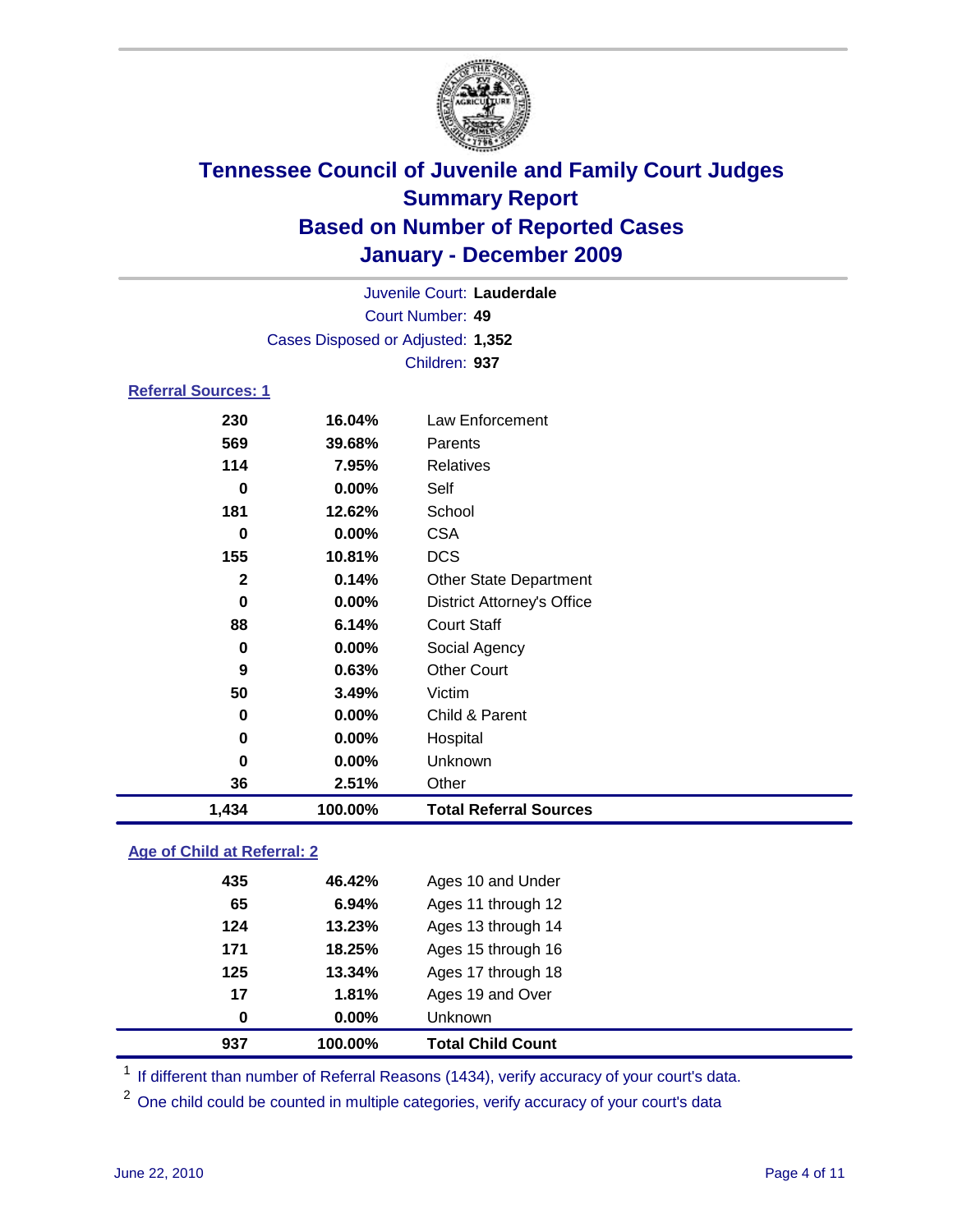

| Juvenile Court: Lauderdale              |                                   |                          |  |  |  |
|-----------------------------------------|-----------------------------------|--------------------------|--|--|--|
|                                         | <b>Court Number: 49</b>           |                          |  |  |  |
|                                         | Cases Disposed or Adjusted: 1,352 |                          |  |  |  |
|                                         | Children: 937                     |                          |  |  |  |
| Sex of Child: 1                         |                                   |                          |  |  |  |
| 529                                     | 56.46%                            | Male                     |  |  |  |
| 408                                     | 43.54%                            | Female                   |  |  |  |
| 0                                       | 0.00%                             | Unknown                  |  |  |  |
| 937                                     | 100.00%                           | <b>Total Child Count</b> |  |  |  |
| Race of Child: 1                        |                                   |                          |  |  |  |
| 438                                     | 46.74%                            | White                    |  |  |  |
| 469                                     | 50.05%                            | African American         |  |  |  |
| 5                                       | 0.53%                             | Native American          |  |  |  |
| $\mathbf 0$                             | 0.00%                             | Asian                    |  |  |  |
| 13                                      | 1.39%                             | Mixed                    |  |  |  |
| 12                                      | 1.28%                             | Unknown                  |  |  |  |
| 937                                     | 100.00%                           | <b>Total Child Count</b> |  |  |  |
| <b>Hispanic Origin: 1</b>               |                                   |                          |  |  |  |
| 13                                      | 1.39%                             | Yes                      |  |  |  |
| 924                                     | 98.61%                            | <b>No</b>                |  |  |  |
| $\mathbf 0$                             | 0.00%                             | Unknown                  |  |  |  |
| 937                                     | 100.00%                           | <b>Total Child Count</b> |  |  |  |
| <b>School Enrollment of Children: 1</b> |                                   |                          |  |  |  |
| 633                                     | 67.56%                            | Yes                      |  |  |  |
| 300                                     | 32.02%                            | No                       |  |  |  |
| 4                                       | 0.43%                             | Unknown                  |  |  |  |
| 937                                     | 100.00%                           | <b>Total Child Count</b> |  |  |  |

One child could be counted in multiple categories, verify accuracy of your court's data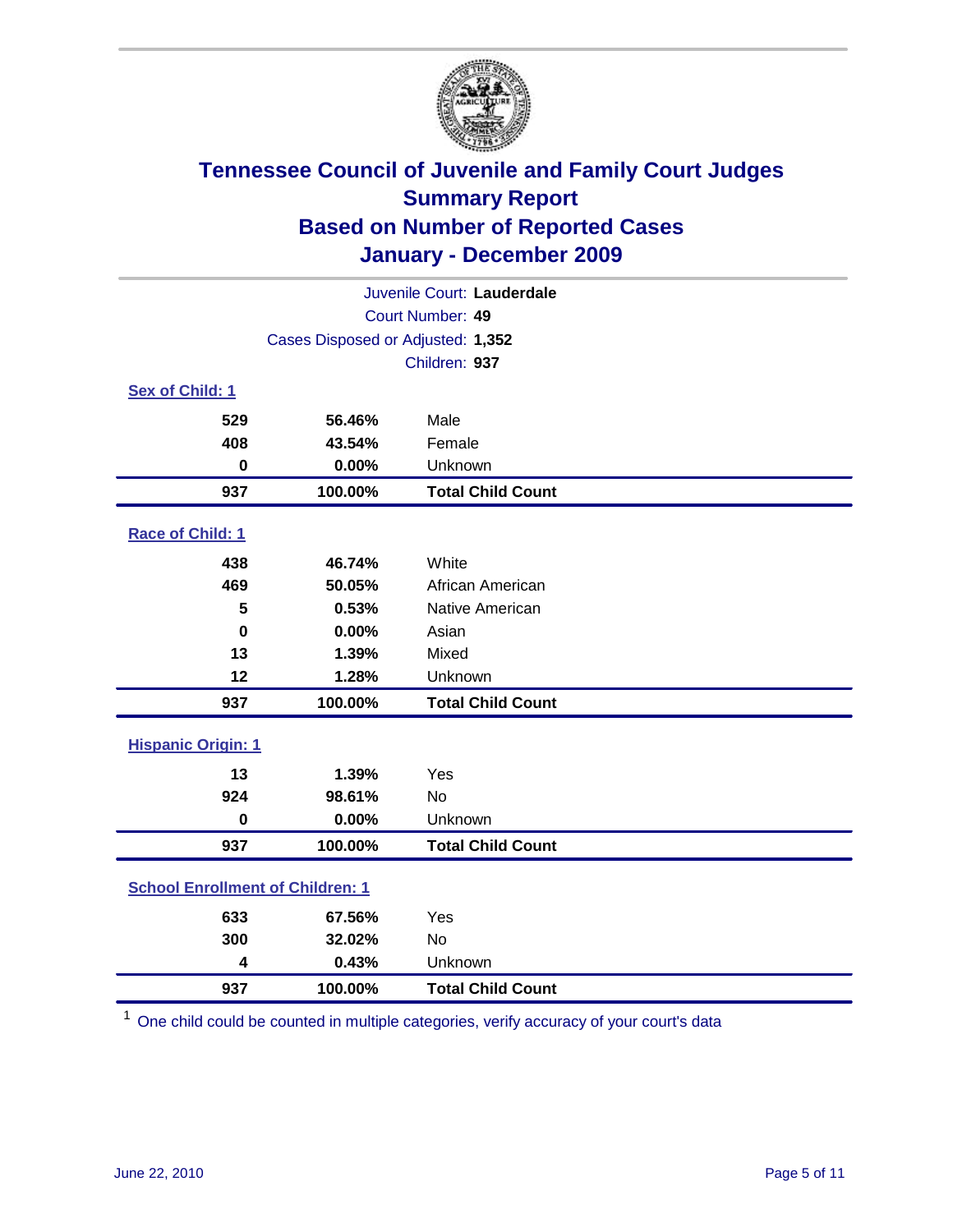

Court Number: **49** Juvenile Court: **Lauderdale** Cases Disposed or Adjusted: **1,352** Children: **937**

### **Living Arrangement of Child at Time of Referral: 1**

| 937 | 100.00%  | <b>Total Child Count</b>     |
|-----|----------|------------------------------|
| 7   | 0.75%    | Other                        |
| 0   | 0.00%    | Unknown                      |
| 33  | $3.52\%$ | Independent                  |
| 0   | 0.00%    | In an Institution            |
| 0   | $0.00\%$ | In a Residential Center      |
| 23  | 2.45%    | In a Group Home              |
| 32  | 3.42%    | With Foster Family           |
| 2   | 0.21%    | With Adoptive Parents        |
| 123 | 13.13%   | <b>With Relatives</b>        |
| 56  | 5.98%    | <b>With Father</b>           |
| 562 | 59.98%   | With Mother                  |
| 16  | 1.71%    | With Mother and Stepfather   |
| 14  | 1.49%    | With Father and Stepmother   |
| 69  | 7.36%    | With Both Biological Parents |
|     |          |                              |

#### **Type of Detention: 2**

| 1,352 | 100.00%  | <b>Total Detention Count</b> |  |
|-------|----------|------------------------------|--|
| 0     | 0.00%    | Other                        |  |
| 1,317 | 97.41%   | Does Not Apply               |  |
| 0     | $0.00\%$ | Unknown                      |  |
| 5     | 0.37%    | <b>Psychiatric Hospital</b>  |  |
| 0     | 0.00%    | Jail - No Separation         |  |
| 0     | $0.00\%$ | Jail - Partial Separation    |  |
| 0     | 0.00%    | Jail - Complete Separation   |  |
| 30    | 2.22%    | Juvenile Detention Facility  |  |
| 0     | $0.00\%$ | Non-Secure Placement         |  |
|       |          |                              |  |

<sup>1</sup> One child could be counted in multiple categories, verify accuracy of your court's data

<sup>2</sup> If different than number of Cases (1352) verify accuracy of your court's data.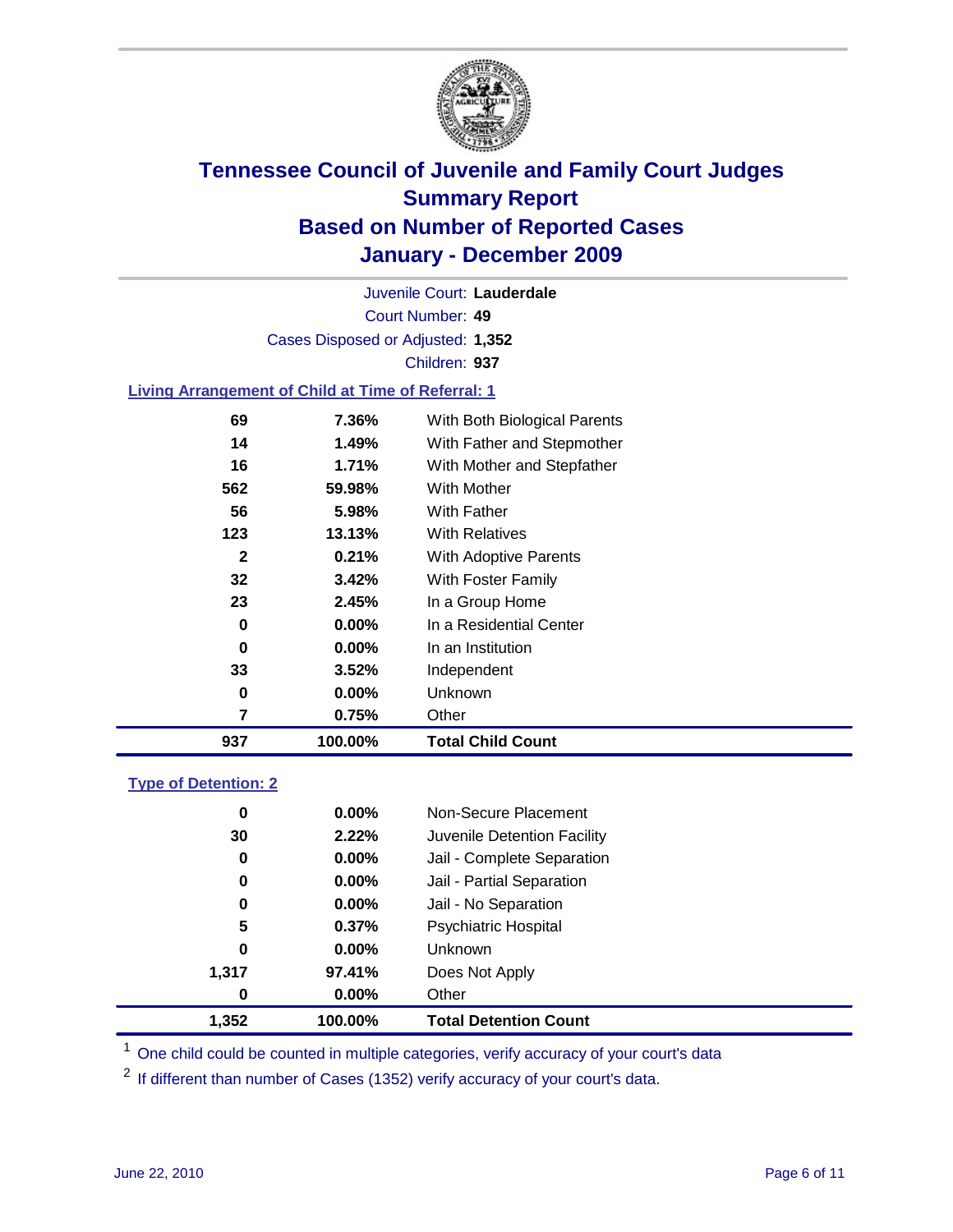

|                                                    | Juvenile Court: Lauderdale        |                                      |  |  |  |
|----------------------------------------------------|-----------------------------------|--------------------------------------|--|--|--|
|                                                    | Court Number: 49                  |                                      |  |  |  |
|                                                    | Cases Disposed or Adjusted: 1,352 |                                      |  |  |  |
|                                                    |                                   | Children: 937                        |  |  |  |
| <b>Placement After Secure Detention Hearing: 1</b> |                                   |                                      |  |  |  |
| 26                                                 | 1.92%                             | Returned to Prior Living Arrangement |  |  |  |
| 0                                                  | 0.00%                             | Juvenile Detention Facility          |  |  |  |
| 2                                                  | 0.15%                             | Jail                                 |  |  |  |
| 4                                                  | 0.30%                             | Shelter / Group Home                 |  |  |  |
| 0                                                  | 0.00%                             | Foster Family Home                   |  |  |  |
| $\mathbf{2}$                                       | 0.15%                             | Psychiatric Hospital                 |  |  |  |
| $\bf{0}$                                           | 0.00%                             | Unknown                              |  |  |  |
| 1,317                                              | 97.41%                            | Does Not Apply                       |  |  |  |
| 1                                                  | 0.07%                             | Other                                |  |  |  |
| 1,352                                              | 100.00%                           | <b>Total Placement Count</b>         |  |  |  |
|                                                    |                                   |                                      |  |  |  |
| <b>Intake Actions: 2</b>                           |                                   |                                      |  |  |  |
| 1,290                                              | 89.96%                            | <b>Petition Filed</b>                |  |  |  |
| 74                                                 | 5.16%                             | <b>Motion Filed</b>                  |  |  |  |
| 70                                                 | 4.88%                             | <b>Citation Processed</b>            |  |  |  |
| $\bf{0}$                                           | 0.00%                             | Notification of Paternity Processed  |  |  |  |
| 0                                                  | 0.00%                             | Scheduling of Judicial Review        |  |  |  |
| 0                                                  | 0.00%                             | Scheduling of Administrative Review  |  |  |  |
| 0                                                  | 0.00%                             | Scheduling of Foster Care Review     |  |  |  |
| $\bf{0}$                                           | 0.00%                             | Unknown                              |  |  |  |
| $\bf{0}$                                           | 0.00%                             | Does Not Apply                       |  |  |  |
| $\pmb{0}$                                          | 0.00%                             | Other                                |  |  |  |
| 1,434                                              | 100.00%                           | <b>Total Intake Count</b>            |  |  |  |

<sup>1</sup> If different than number of Cases (1352) verify accuracy of your court's data.

<sup>2</sup> If different than number of Referral Reasons (1434), verify accuracy of your court's data.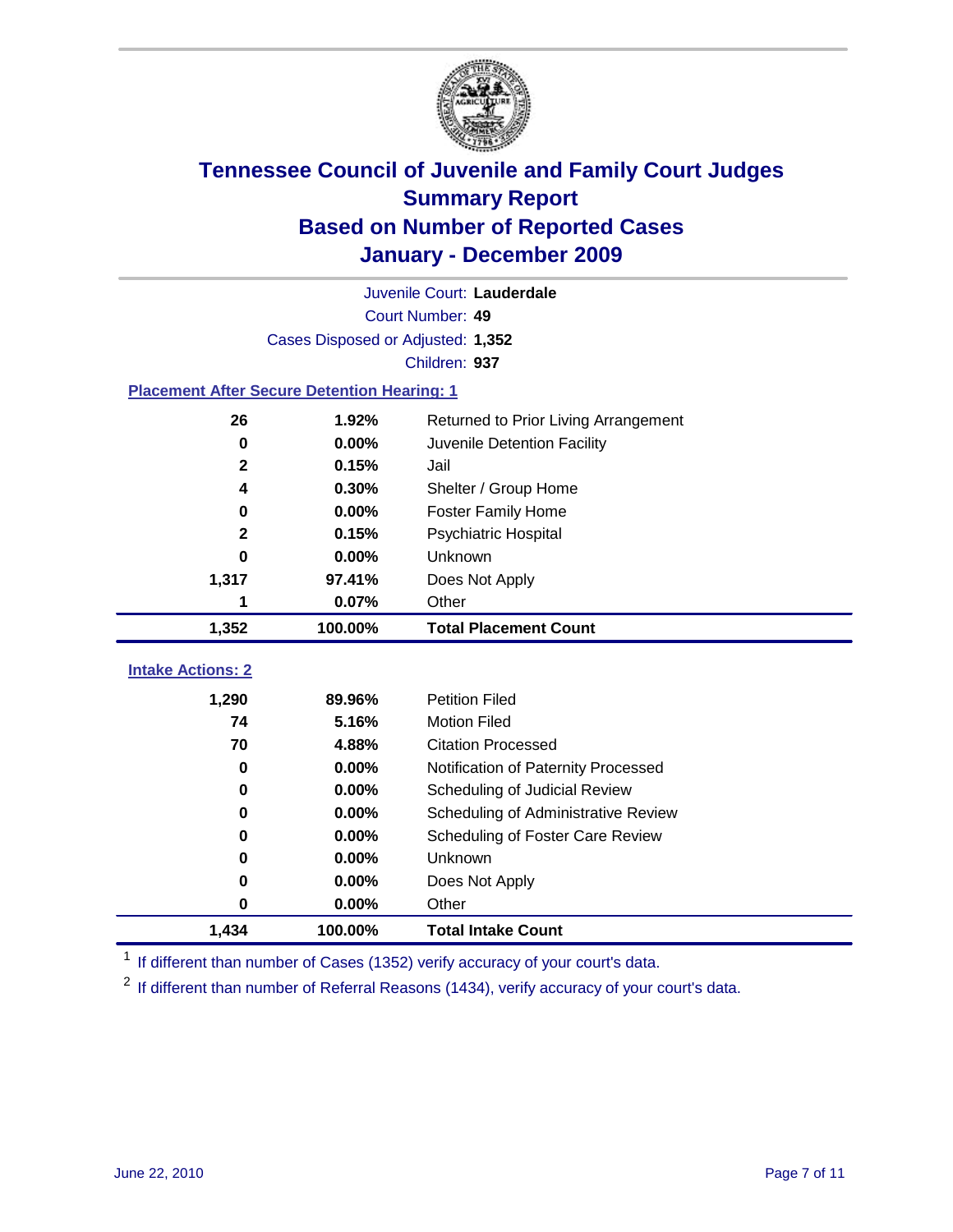

Court Number: **49** Juvenile Court: **Lauderdale** Cases Disposed or Adjusted: **1,352** Children: **937**

### **Last Grade Completed by Child: 1**

| $\pmb{0}$                               | 0.00%   | Too Young for School         |  |
|-----------------------------------------|---------|------------------------------|--|
| 0                                       | 0.00%   | Preschool                    |  |
| 22                                      | 2.35%   | Kindergarten                 |  |
| 37                                      | 3.95%   | 1st Grade                    |  |
| 15                                      | 1.60%   | 2nd Grade                    |  |
| 31                                      | 3.31%   | 3rd Grade                    |  |
| 40                                      | 4.27%   | 4th Grade                    |  |
| 23                                      | 2.45%   | 5th Grade                    |  |
| 41                                      | 4.38%   | 6th Grade                    |  |
| 79                                      | 8.43%   | 7th Grade                    |  |
| 53                                      | 5.66%   | 8th Grade                    |  |
| 73                                      | 7.79%   | 9th Grade                    |  |
| 107                                     | 11.42%  | 10th Grade                   |  |
| 72                                      | 7.68%   | 11th Grade                   |  |
| 1                                       | 0.11%   | 12th Grade                   |  |
| $\pmb{0}$                               | 0.00%   | Non-Graded Special Ed        |  |
| 1                                       | 0.11%   | <b>GED</b>                   |  |
| 43                                      | 4.59%   | Graduated                    |  |
| 284                                     | 30.31%  | <b>Never Attended School</b> |  |
| 15                                      | 1.60%   | Unknown                      |  |
| 0                                       | 0.00%   | Other                        |  |
| 937                                     | 100.00% | <b>Total Child Count</b>     |  |
| <b>Enrolled in Special Education: 1</b> |         |                              |  |

| 937            | 100.00%            | <b>Total Child Count</b> |  |
|----------------|--------------------|--------------------------|--|
| 4              | 0.11%              | Unknown                  |  |
| 915            | 97.65%             | No.                      |  |
| 21             | 2.24%              | Yes                      |  |
| -------------- | ------------------ |                          |  |

One child could be counted in multiple categories, verify accuracy of your court's data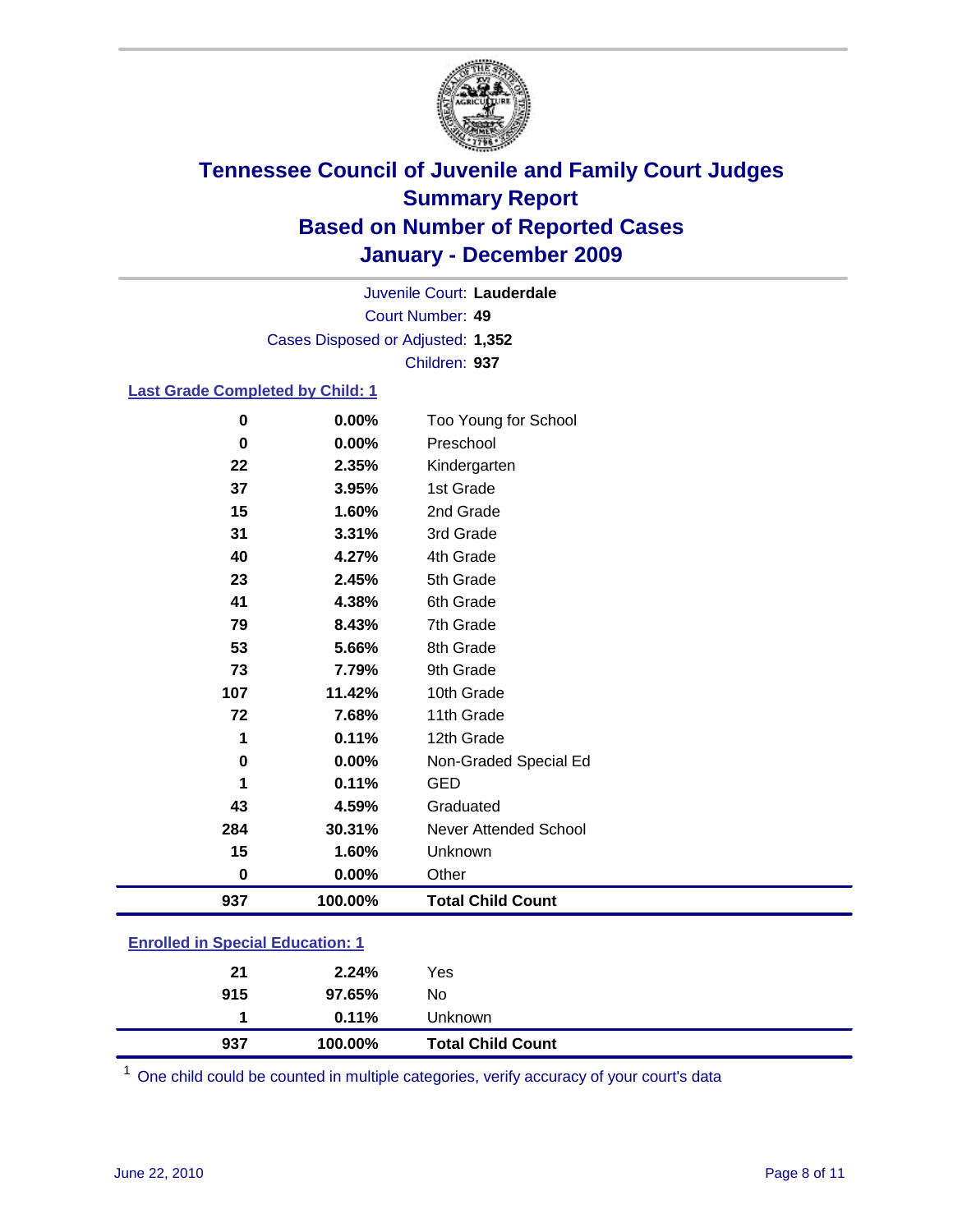

| Juvenile Court: Lauderdale   |                                   |                           |  |  |
|------------------------------|-----------------------------------|---------------------------|--|--|
|                              | Court Number: 49                  |                           |  |  |
|                              | Cases Disposed or Adjusted: 1,352 |                           |  |  |
|                              | Children: 937                     |                           |  |  |
| <b>Action Executed By: 1</b> |                                   |                           |  |  |
| 1,311                        | 91.42%                            | Judge                     |  |  |
| 0                            | $0.00\%$                          | Referee                   |  |  |
| 123                          | 8.58%                             | <b>YSO</b>                |  |  |
| 0                            | $0.00\%$                          | Other                     |  |  |
| 0                            | $0.00\%$                          | Unknown                   |  |  |
| 1,434                        | 100.00%                           | <b>Total Action Count</b> |  |  |

### **Formal / Informal Actions: 1**

| 20    | $1.39\%$ | Dismissed                                        |
|-------|----------|--------------------------------------------------|
| 0     | $0.00\%$ | Retired / Nolle Prosequi                         |
| 368   | 25.66%   | <b>Complaint Substantiated Delinquent</b>        |
| 102   | 7.11%    | <b>Complaint Substantiated Status Offender</b>   |
| 47    | 3.28%    | <b>Complaint Substantiated Dependent/Neglect</b> |
| 0     | $0.00\%$ | <b>Complaint Substantiated Abused</b>            |
| 0     | $0.00\%$ | <b>Complaint Substantiated Mentally III</b>      |
| 124   | 8.65%    | Informal Adjustment                              |
| 0     | $0.00\%$ | <b>Pretrial Diversion</b>                        |
| 0     | $0.00\%$ | <b>Transfer to Adult Court Hearing</b>           |
| 0     | $0.00\%$ | Charges Cleared by Transfer to Adult Court       |
| 773   | 53.91%   | <b>Special Proceeding</b>                        |
| 0     | $0.00\%$ | <b>Review Concluded</b>                          |
| 0     | $0.00\%$ | Case Held Open                                   |
| 0     | $0.00\%$ | Other                                            |
| 0     | $0.00\%$ | <b>Unknown</b>                                   |
| 1,434 | 100.00%  | <b>Total Action Count</b>                        |

<sup>1</sup> If different than number of Referral Reasons (1434), verify accuracy of your court's data.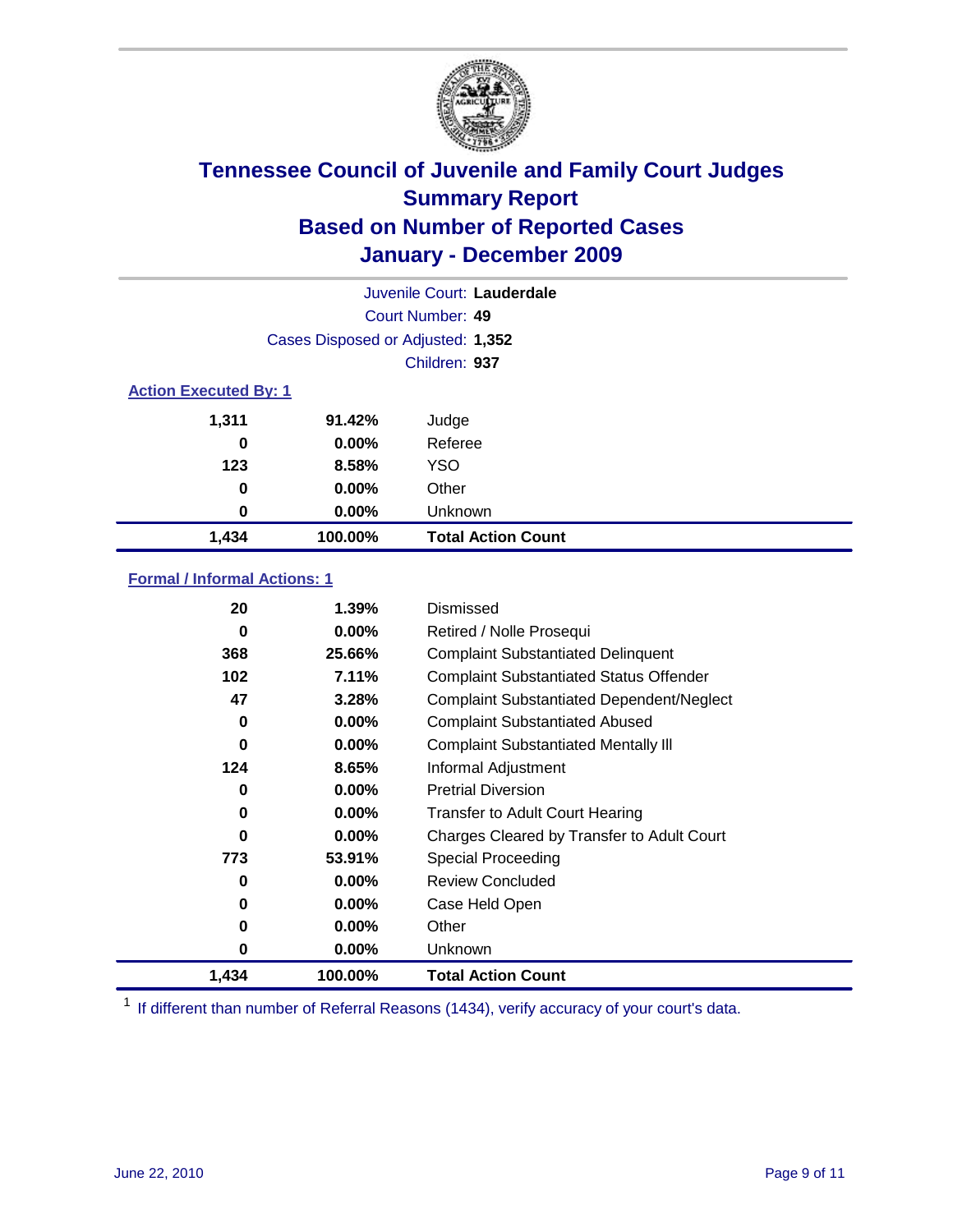

|                       |                                   | Juvenile Court: Lauderdale                            |
|-----------------------|-----------------------------------|-------------------------------------------------------|
|                       |                                   | Court Number: 49                                      |
|                       | Cases Disposed or Adjusted: 1,352 |                                                       |
|                       |                                   | Children: 937                                         |
| <b>Case Outcomes:</b> |                                   | There can be multiple outcomes for one child or case. |
| 217                   | 6.33%                             | <b>Case Dismissed</b>                                 |
| 1                     | 0.03%                             | Case Retired or Nolle Prosequi                        |
| 118                   | 3.44%                             | Warned / Counseled                                    |
| 116                   | 3.39%                             | <b>Held Open For Review</b>                           |
| 75                    | 2.19%                             | Supervision / Probation to Juvenile Court             |
| 0                     | 0.00%                             | <b>Probation to Parents</b>                           |
| 0                     | 0.00%                             | Referral to Another Entity for Supervision / Service  |
| 46                    | 1.34%                             | Referred for Mental Health Counseling                 |
| 15                    | 0.44%                             | Referred for Alcohol and Drug Counseling              |
| 0                     | 0.00%                             | <b>Referred to Alternative School</b>                 |
| 0                     | 0.00%                             | Referred to Private Child Agency                      |
| 0                     | 0.00%                             | Referred to Defensive Driving School                  |
| 22                    | 0.64%                             | Referred to Alcohol Safety School                     |
| 0                     | 0.00%                             | Referred to Juvenile Court Education-Based Program    |
| 55                    | 1.61%                             | Driver's License Held Informally                      |
| 0                     | 0.00%                             | <b>Voluntary Placement with DMHMR</b>                 |
| 0                     | 0.00%                             | <b>Private Mental Health Placement</b>                |
| 0                     | 0.00%                             | <b>Private MR Placement</b>                           |
| 0                     | 0.00%                             | Placement with City/County Agency/Facility            |
| 0                     | 0.00%                             | Placement with Relative / Other Individual            |
| 133                   | 3.88%                             | Fine                                                  |
| 214                   | 6.25%                             | <b>Public Service</b>                                 |
| 31                    | 0.90%                             | Restitution                                           |
| 0                     | 0.00%                             | <b>Runaway Returned</b>                               |
| 132                   | 3.85%                             | No Contact Order                                      |
| 0                     | 0.00%                             | Injunction Other than No Contact Order                |
| 32                    | 0.93%                             | <b>House Arrest</b>                                   |
| 181                   | 5.28%                             | <b>Court Defined Curfew</b>                           |
| 0                     | 0.00%                             | Dismissed from Informal Adjustment                    |
| 0                     | 0.00%                             | <b>Dismissed from Pretrial Diversion</b>              |
| 0                     | 0.00%                             | <b>Released from Probation</b>                        |
| $\mathbf{2}$          | 0.06%                             | <b>Transferred to Adult Court</b>                     |
| 0                     | $0.00\%$                          | <b>DMHMR Involuntary Commitment</b>                   |